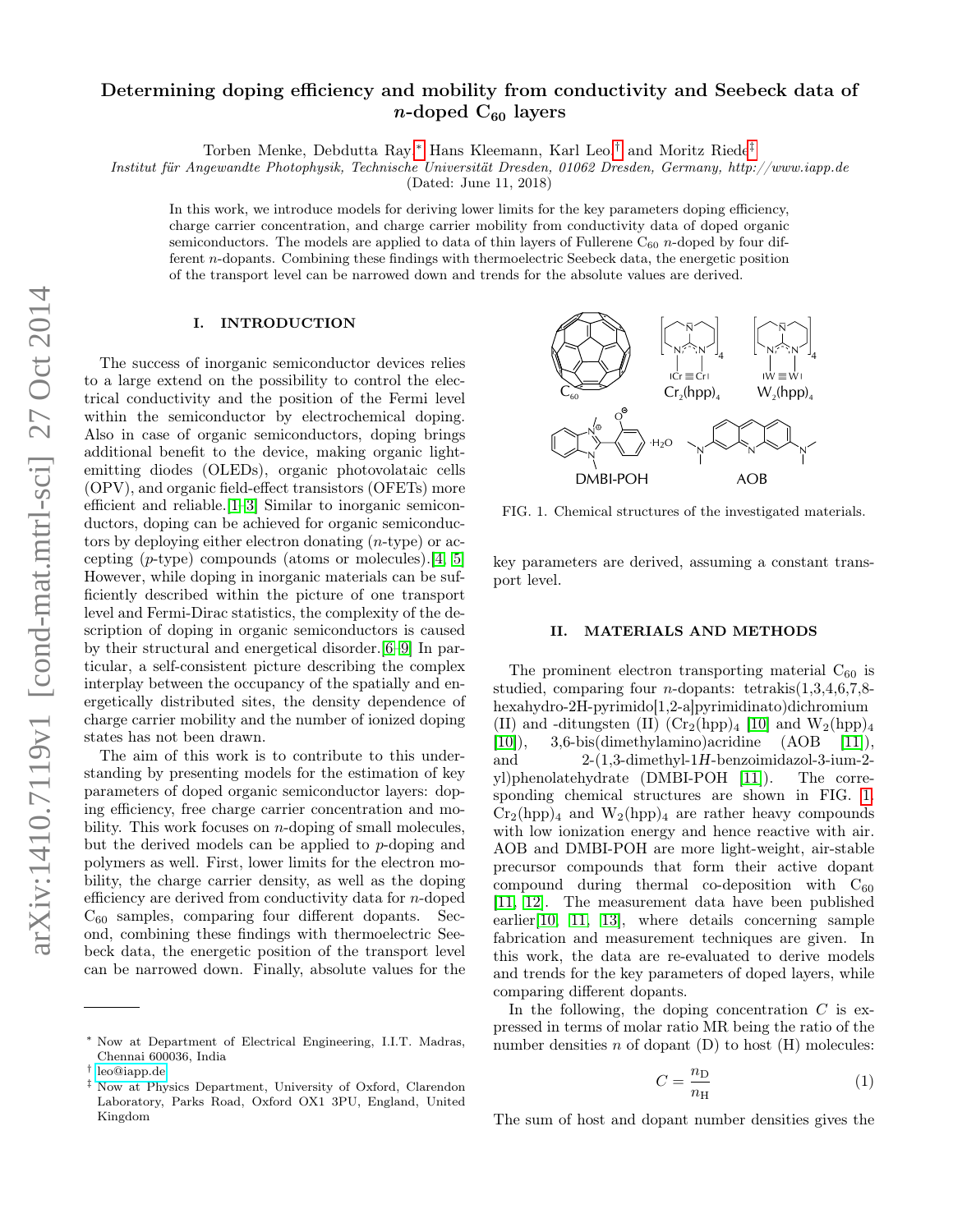total number density of molecules  $n_{\text{Mol}}$ 

<span id="page-1-0"></span>
$$
n_{\text{Mol}} = n_{\text{H}} + n_{\text{D}} \tag{2}
$$

From equations [\(1\)](#page-0-4) and [\(2\)](#page-1-0) follows

<span id="page-1-1"></span>
$$
n_{\rm D} = n_{\rm Mol} \cdot \frac{C}{1+C} \ . \tag{3}
$$

In an intrinsic layer,  $n_{\text{Mol}}$  can be derived from the material's mass density  $\rho$  and molar mass  $M$ , together with Avogadro's constant  $N_{\text{Avo}}$ :

$$
n_{\text{Mol}} = \frac{N_{\text{Avo}} \cdot \rho}{M} \tag{4}
$$

For C<sub>60</sub> the values  $\rho = 1.63$  g/cm<sup>3</sup> and  $M = 720.6$  g/mol yield a molecular density of  $n_{\text{Mol},\text{C}_{60}} = 1.36 \cdot 10^{21} \text{ cm}^{-3}$ . In the following, the common assumption is made that each dopant molecule substitutes one host molecule and hence  $n_{\text{Mol}}$  is unaltered upon doping.

The electrical conductivity  $\sigma$  of an *n*-doped semiconductor can be expressed as the product of density of free electrons  $n_e$  and the electron mobility  $\mu$ 

<span id="page-1-3"></span>
$$
\sigma = e \cdot n_e \cdot \mu \; , \tag{5}
$$

with the elementary charge  $e$ . In doped layers,  $n_e$  is proportional to the number density of dopant molecules  $n<sub>D</sub>$  and the doping efficiency  $\eta_{\text{dop}}$  (neglecting the much lower intrinsic charge carrier and trap densities[\[14\]](#page-6-10))

<span id="page-1-2"></span>
$$
n_{\rm e} = \eta_{\rm dop} \cdot n_{\rm D} \ . \tag{6}
$$

Inserting equation [\(3\)](#page-1-1) into [\(6\)](#page-1-2) and using [\(5\)](#page-1-3),  $n_e$  can be correlated to  $\mu$  for a measured conductivity  $\sigma$  as

<span id="page-1-5"></span>
$$
\mu = \frac{\sigma}{e \cdot \eta_{\text{dop}} \cdot n_{\text{Mol}}} \cdot \frac{1+C}{C} \ . \tag{7}
$$

Both,  $\mu$  and  $\eta_{\text{dop}}$ , are expected to vary with doping concentration.

### III. RESULTS

### A. Measurement data

Conductivity and thermoelectric Seebeck data, shown in FIG. [2,](#page-1-4) allow for direct comparison of different n-doped  $C_{60}$  systems (20 to 30 nm layer thickness). Data are measured in vacuum at  $T = 40 °C$ , after a thermal annealing step at 100 °C that ensures reproducibility, as discussed in detail in the original publications. Since all samples showed a linear and symmetric current–voltage dependency, contact resistances are neglected and ohmic injection is assumed.



<span id="page-1-4"></span>FIG. 2. Measurement data probed in vacuum at  $T = 40 °C$ (after thermal annealing) of 20 to 30 nm thin  $C_{60}$  layers ndoped by air-stable (AOB and DMBI-POH) and air-sensitive  $(Cr_2(hpp)_4$  and  $W_2(hpp)_4$  dopants, combined from refs [\[10,](#page-6-6) [11,](#page-6-7) [13\]](#page-6-9). (a) Conductivity  $\sigma$  and (b) Seebeck coefficient S and Seebeck energy  $E<sub>S</sub>$  vs. doping concentration  $C$ . The chaindotted lines of slopes 1.0 and 2.0 are guides to the eye.

### <span id="page-1-7"></span>B. Lower limit of the mobility

According to equation [\(7\)](#page-1-5),  $\mu$  is inversely proportional to  $\eta_{\text{dop}}$  for a given (measured) conductivity. Consequently, assuming a perfect doping efficiency of  $\eta_{\text{dop}} = 100\%$  as upper limit (i.e. each dopant molecule is ionized and provides one free charge carrier) a lower limit for the mobility  $\mu_{LL}$  can be derived from conductivity data at a given doping concentration:

<span id="page-1-6"></span>
$$
\mu_{\rm LL} = \frac{\sigma}{e \cdot 100 \, \% \cdot n_{\rm Mol}} \cdot \frac{1+C}{C} \ . \tag{8}
$$

As in general the real  $\eta_{\text{dop}}$  is below 100%, the real mobility  $\mu$  must be higher than  $\mu_{LL}$  to fulfill equation [\(7\)](#page-1-5). Recently, it has been shown[\[15\]](#page-6-11) that by using dimer molecules as dopants, two free electrons can be generated per dopant molecule. However, for the dopants used here such behavior is unlikely.

In FIG. [3,](#page-2-0) this calculation is performed using the  $n$ doped  $C_{60}$  conductivity data from FIG. [2](#page-1-4)(a), probed at  $T = 40$  °C.  $\mu$ <sub>LL</sub> is found to be highest for the dopant  $Cr_2(hpp)_4$  with a maximum of  $\mu_{LL} = 0.9 \text{ cm}^2/\text{Vs}$  at  $C = 0.005$  MR. This value is close to the record mobility reported for undoped C<sub>60</sub> layers of  $\mu = 4.9 \text{ cm}^2/\text{Vs} [16]$  $\mu = 4.9 \text{ cm}^2/\text{Vs} [16]$ ,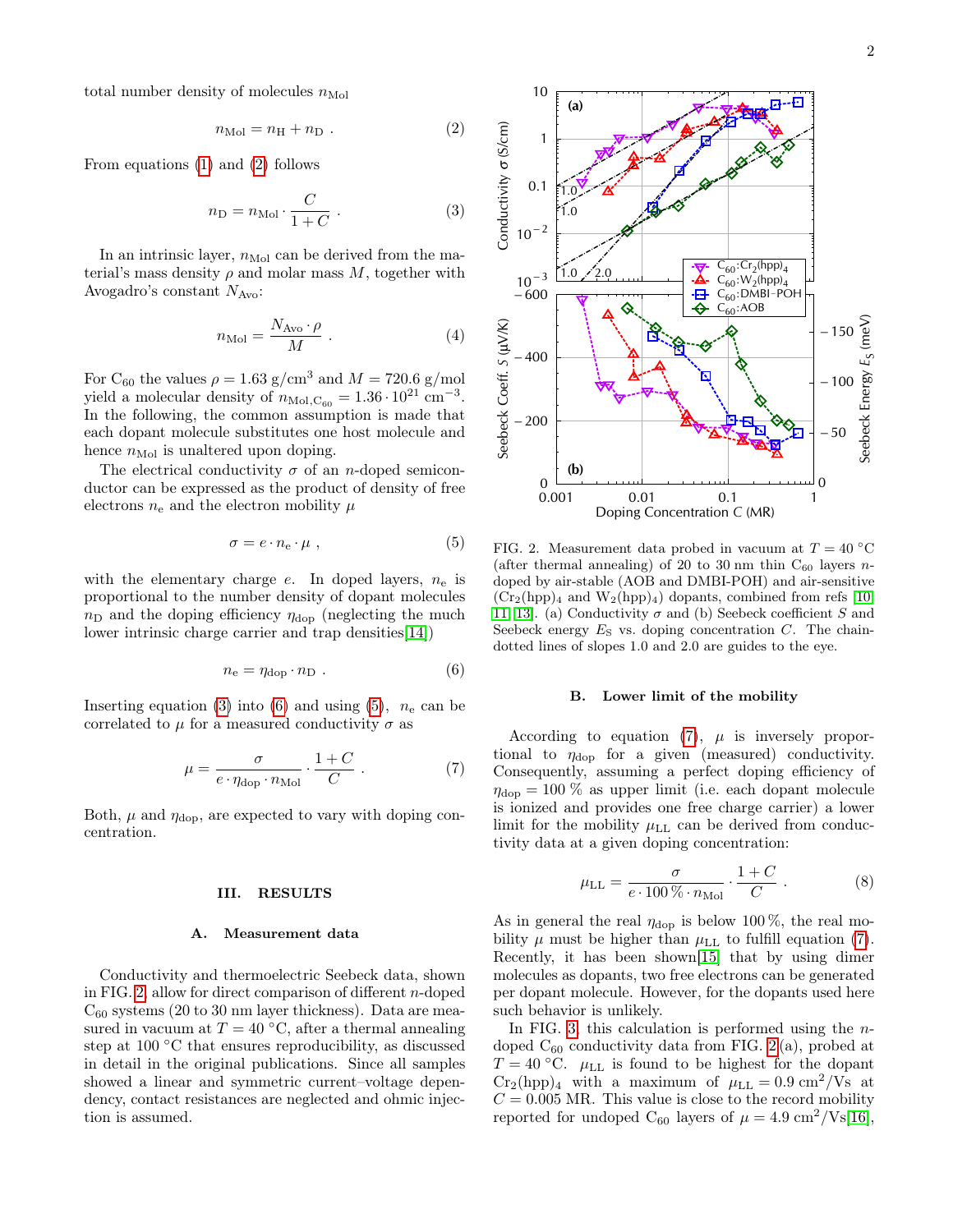

<span id="page-2-0"></span>FIG. 3. Lower limit of the electron mobility  $\mu_{LL}$  for *n*-doped  $C_{60}$ , calculated by equation  $(8)$  using the conductivity data from FIG. [2](#page-1-4)(a), probed at  $T = 40 °C$ .

which is measured in an OFET geometry and thus at high  $n_e$ . At doping concentrations of  $C < 0.045$  MR,  $\mu_{\text{LL}}$ is rather constant for  $Cr_2(hpp)_4$  with values in the range of  $\mu_{\text{LL}} = 0.5 \text{ cm}^2/\text{Vs}$ , whereas at higher C the  $\mu_{\text{LL}}$  drops significantly. A similar trend is found for the second airsensitive dopant  $W_2(hpp)_4$ . At  $C < 0.150$  MR, almost constant values in the range of  $\mu_{LL} = 0.15 \text{ cm}^2/\text{Vs}$  are derived, followed by a drop for higher doping concentrations. The reduction of the  $\mu_{LL}$  suggest that the high density of the large and heavy dopants in the layer leads to a hindering of the transport and hence a reduction of the mobility, as discussed in ref.[\[10\]](#page-6-6) and supported by OFET studies on *n*-doped  $C_{60}$  layers[\[17\]](#page-6-13).

A different relation is found for the more light-weight air-stable dopants AOB and DMBI-POH. The samples doped by AOB yield an almost constant value in the order of only  $\mu_{\text{LL}} = 9 \cdot 10^{-3} \text{ cm}^2/\text{Vs}$ . Samples doped by DMBI-POH start for low C at a similar value to AOB, but show a strong increase with C. A saturation around  $\mu_{LL} = 0.1 \text{ cm}^2/\text{Vs}$  is observed, being even higher than for the air-sensitive dopants at these doping concentrations.

It is expected that for low doping concentrations of each dopant the real values of the electron mobility are the same. Therefore, the different values of the  $\mu_{\text{LL}}$  indicate different doping efficiencies of the dopants, which is addressed in the next section. From this model it cannot be distinguished whether the observed decrease of  $\mu_{\text{LL}}$ at high C for  $\text{Cr}_2(\text{hpp})_4$  and  $\text{W}_2(\text{hpp})_4$  is correlated to trends of the real mobility  $\mu$  or a decreasing  $\eta_{\text{dop}}$ .

## <span id="page-2-3"></span>C. Lower limit of the charge carrier density and the doping efficiency

Apart from estimations for the lower limit of the mobility by assuming  $\eta_{\text{dop}} = 100\%$ , the opposite approach can be performed by knowledge of an upper limit for the mobility  $\mu_{\text{UL}}$ . Such an  $\mu_{\text{UL}}$  allows for deriving a lower



<span id="page-2-1"></span>FIG. 4. Lower limits of (a) density of free electrons  $n_{e,LL}$ and (b) doping efficiency  $\eta_{\text{dop},LL}$  for *n*-doped C<sub>60</sub>, calculated by assuming a constant mobility, set to the record value for intrinsic  $C_{60}$  of  $\mu = 4.9 \text{ cm}^2/\text{Vs}$ [\[16\]](#page-6-12) and using the conductivity data from FIG. [2](#page-1-4)(a), probed at  $T = 40 °C$ .

limit of the density of free electrons  $n_{e,LL}$  and doping efficiency  $\eta_{\text{dop},LL}$  via equations [\(5\)](#page-1-3) and [\(7\)](#page-1-5)

<span id="page-2-2"></span>
$$
n_{\text{e},\text{LL}} = \frac{\sigma}{e \cdot \mu_{\text{UL}}} \tag{9}
$$

$$
\eta_{\text{dop},LL} = \frac{\sigma}{e \cdot \mu_{\text{UL}} \cdot n_{\text{Mol}}} \cdot \frac{1+C}{C} . \tag{10}
$$

As the real mobility in the used sample geometry is expected to be lower than this upper limit  $\mu_{\text{UL}}$  and furthermore to be negatively affected by the introduction of dopant molecules hindering the transport, the real values of  $n_e$  and  $\eta_{\text{dop}}$  must be larger than  $n_{e,\text{LL}}$  and  $\eta_{\text{dop},\text{LL}}$  to fulfill equation [\(7\)](#page-1-5).

The highest reported electron mobility in  $C_{60}$  is  $\mu = 4.9 \text{ cm}^2/\text{Vs}$ [\[16\]](#page-6-12), measured in an OFET geometry. The free charge carriers in OFETs are generated by the electric field induced by the gate voltage and their number is typically much larger than values achieved by doping.[\[18\]](#page-6-14) As the mobility of an organic semiconductor usually increases with charge carrier density[\[19\]](#page-7-0), OFET channel mobilities are generally larger than the mobilities in the bulk material and hence in the conductivity geometry. Therefore, this value can be interpreted as an upper limit  $\mu_{\text{UL}}$ .

The derived  $n_{e,LL}$  values are depicted in FIG. [4](#page-2-1) (a), calculated from the conductivity data shown in FIG. [2](#page-1-4) (a).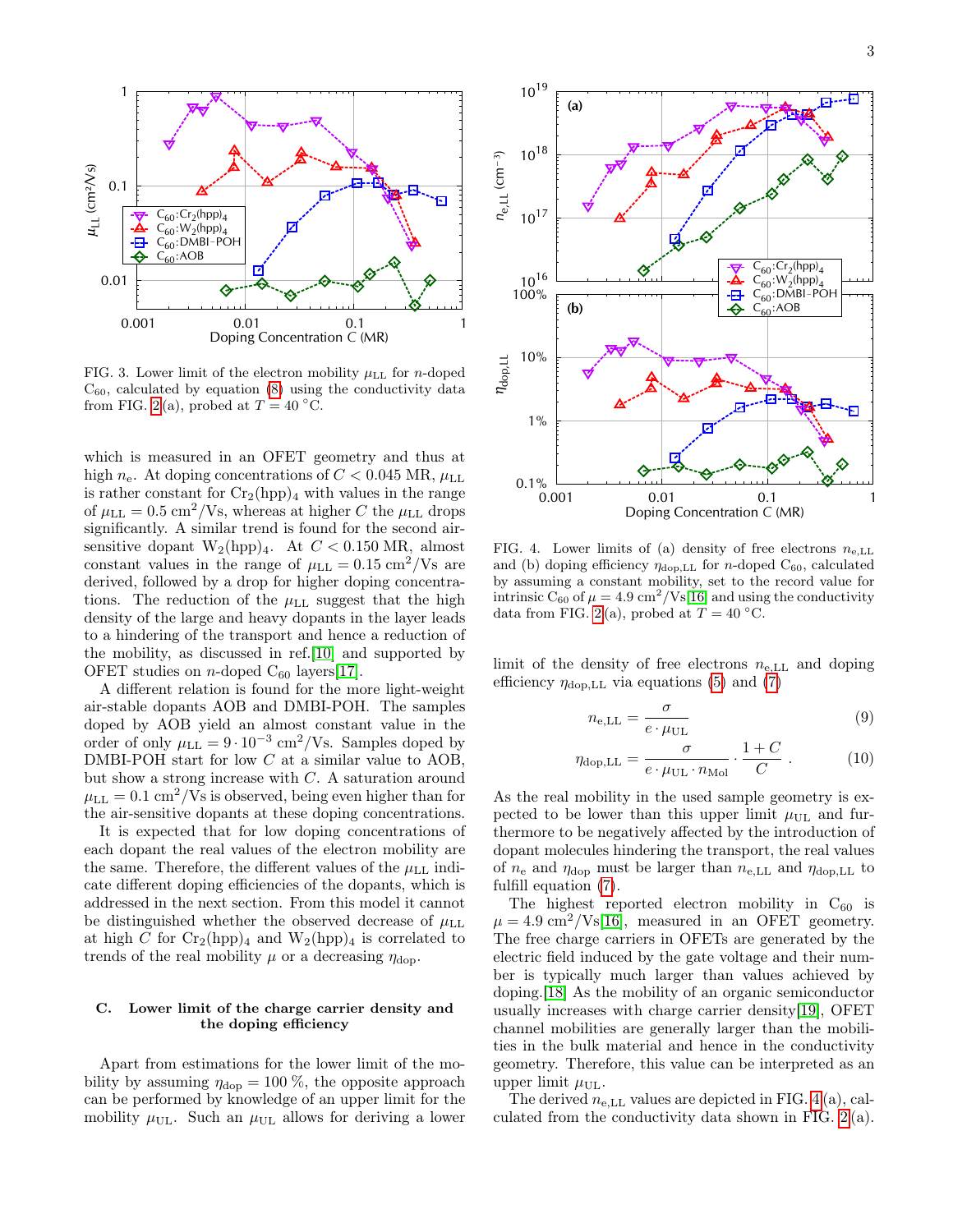All material combinations show an increase of  $n_{e,LL}$ with doping concentration. The highest  $n_{e,LL}$  close to  $10^{19}$  cm<sup>-3</sup> are obtained for C<sub>60</sub> highly doped by DMBI-POH,  $Cr_2(hpp)_4$  or  $W_2(hpp)_4$ , whereas for AOB the largest value is one order of magnitude lower. These values have to be considered in relation to the total density of molecules of  $n_{\text{Mol},\text{C}_{60}} = 1.36 \cdot 10^{21} \text{ cm}^{-3}$ . For high concentrations of  $Cr_2(hpp)_4$  and  $W_2(hpp)_4$  a saturation and decrease in  $n_{e,LL}$  is observed. It might possible that this is an artificial trend, produced by the assumption of a constant mobility. If the real values for  $n_e$  follow this trend, it is most probably originated in agglomeration and thus shielding of dopants.

In addition to  $n_{e,LL}$ , the lower limit of the doping efficiency  $\eta_{\text{dop},LL}$  for each sample is calculated using equation [\(10\)](#page-2-2) and the results are presented in FIG. [4](#page-2-1) (b). As mobility and doping efficiency are inversely proportional, the trends of the curves for  $\eta_{\text{dop},LL}$  correspond to the trends of the lower limits of the mobilities  $\mu_{LL}$ , pre-sented in FIG. [3.](#page-2-0)  $C_{60}$  doped by  $Cr_2(hpp)_4$  leads to a maximum value of  $\eta_{\text{dop},LL} = 18 \%$  at  $C = 0.005$  MR and an almost constant  $\eta_{\text{dop},LL} \approx 10\%$  up to  $C = 0.045$  MR, followed by a decrease for the highest doping ratios used. Samples comprising  $W_2(hpp)_4$  yield efficiencies around  $\eta_{\text{dop},LL} = 3$  % and a drop at  $C > 0.150$  MR. AOB-doped samples have the lowest values of around  $\eta_{\text{dop},LL} = 0.2$  %. DMBI-POH samples start at a similar value, but rise 10 fold to a saturation around  $\eta_{\text{dop},LL} = 2\%$  at high doping concentrations. The gain in  $\eta_{\text{dop},LL}$  for low C of DMBI-POH samples is most probably correlated to an increasing real  $\eta_{\text{dop}}$  in this range, as it is unlikely that only for one dopant the mobility of  $C_{60}$  is rising with the doping concentration.

At low doping concentrations, the real mobilities are expected to be least affected by the dopants and are consequently similar for all four material combinations. Therefore, the calculated  $\eta_{\text{dop},LL}$  at low C can be directly compared and is expected to be correlated to the real doping efficiency  $\eta_{\text{dop}}$  by a constant factor. This factor is given by the ratio of the used upper limit of the mobility  $\mu_{\text{UL}} = 4.9 \text{ cm}^2/\text{Vs}$  and the real value of the bulk material in this sample geometry. Hence, at low doping concentration, the real doping efficiency  $\eta_{\text{dop}}$  of  $Cr_2(hpp)_4$ is approximately 3 times higher than for  $W_2(hpp)_4$  and around 15 times higher than for AOB and DMBI-POH. Consequently, for low C of these two dopants an upper limit  $\eta_{\text{dopUL}} = 100\% \div 15 = 6.7\%$  is derived.

### D. Conclusions from Seebeck measurements

The density of free electrons  $n_e$  is furthermore given by the integral of the product of the density of states  $DOS(E)$  and the Fermi-Dirac distribution function  $f_{FD}(E, E_F)$  over all energies:

$$
n_{\rm e} = \int_{-\infty}^{\infty} DOS(E) \cdot f_{\rm FD}(E, E_{\rm F}) dE \ . \tag{11}
$$



<span id="page-3-1"></span>FIG. 5. Calculated Fermi level position  $E_F(C)$  with respect to the maximum of the Gaussian density of states for different doping efficiencies  $\eta_{\rm dop}$ . Derived using equation [\(12\)](#page-3-0) and a Gaussian DOS with  $\sigma$ <sub>G</sub> = 100 meV and T = 40 °C. Only values in the gray area are physically allowed with  $\eta_{\text{dop}} \leq 100\%$ .

Thus, for a known  $DOS(E)$  and given  $\eta_{\text{dop}}$ , the position of the Fermi level  $E_F$  can be derived via comparing the  $n_e$  values with equation [\(6\)](#page-1-2). Using a Gaussian density of states for modeling the energetic disorder of  $C_{60}$  and setting its maximum to the position at  $E = 0$ , it follows:

<span id="page-3-0"></span>
$$
n_{\rm e} = \eta_{\rm dop} \cdot n_{\rm D} \tag{6}
$$

$$
= \int_{-\infty}^{\infty} \frac{n_{\rm H}}{\sqrt{2\pi} \sigma_{\rm G}} \exp\left(-\frac{E^2}{2\sigma_{\rm G}^2}\right) \cdot \frac{1}{1 + \exp\left(\frac{E - E_{\rm F}}{k_{\rm B}T}\right)} dE \tag{12}
$$

Again,  $n_D$  and  $n_H$  are related to C via equations [\(1\)](#page-0-4) and [\(3\)](#page-1-1).  $\sigma$ <sub>G</sub> is the standard deviation of the distribution. In the following, a constant value of  $\sigma_{\rm G} = 100$  meV for all  $C$  is assumed, which is chosen to be somewhat higher than the reported  $\sigma_{\rm G} = 88$  meV[\[20\]](#page-7-1) for undoped C<sub>60</sub>, to compensate the influence of doping that might broaden the DOS [\[14\]](#page-6-10). The inversion of equation [\(12\)](#page-3-0) to obtain  $E_F$  as function of C and  $\eta_{\text{dop}}$  is performed numerically and the results are plotted in FIG. [5.](#page-3-1) The solid line represents the  $E_F$  at  $\eta_{\text{dop}} = 100\%$ . As the doping efficiency cannot exceed 100 %, only values above this line are physically allowed. It can be seen that with increasing C,  $E_F$  reaches densely populated regions of the DOS, when assuming a constant  $\eta_{\text{dop}}$ .

This approach is now combined with data from Seebeck studies, to calculate the position of the transport level  $E_{\text{Tr}}$ , with respect to the maximum of the DOS.  $E_{\text{Tr}}$  is defined as the energy weighted by the differential conductivity  $\sigma'(E)[21]$  $\sigma'(E)[21]$ 

<span id="page-3-2"></span>
$$
E_{\text{Tr}} = \frac{1}{\sigma} \int_{-\infty}^{+\infty} E \, \sigma'(E) \, dE \,. \tag{13}
$$

The measured Seebeck coefficient S (at a certain doping concentration) is directly proportional to the ener-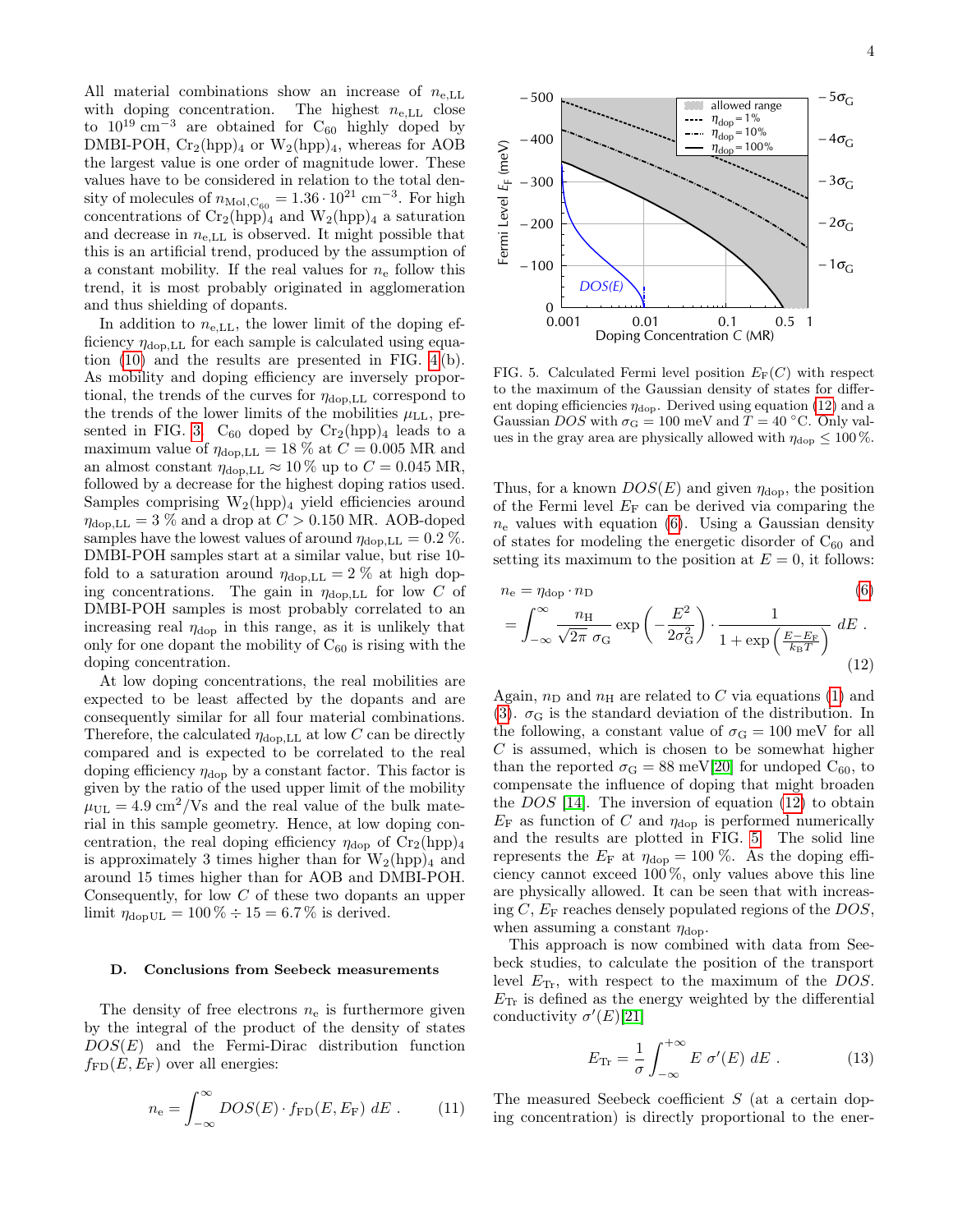

<span id="page-4-0"></span>FIG. 6. Calculated transport level position  $E_{Tr}$  with respect to the maximum of the Gaussian density of states for varying doping concentration and doping efficiency  $\eta_{\text{dop}}$ . Obtained by subtracting measured E<sub>S</sub> (FIG. [2](#page-1-4)(b)) from calculated  $E_F(C)$ (FIG. [5\)](#page-3-1). Parameters used:  $\sigma_{\rm G} = 100$  meV and  $T = 40$  °C. The gray area corresponds to the physically allowed range between lower and upper limit of the doping efficiency. The dashed line at  $E_{\text{Tr}} = -210$  meV indicates a value that is allowed for all samples.

getic difference between Fermi level and transport level  $[21, 22]$  $[21, 22]$ , denoted as  $E<sub>S</sub>$  in the following. Subtracting this measured  $E<sub>S</sub>$  from  $E<sub>F</sub>$ , the position of  $E<sub>Tr</sub> = E<sub>F</sub> - E<sub>S</sub>$ can be derived. Again,  $E_F$  is calculated as discussed above for a given  $\eta_{\text{dop}}$  and varying C. This calculation is performed for several different values of  $\eta_{\rm dop}$ , and the results are shown in FIG. [6.](#page-4-0) As the doping efficiency must be be greater than the above derived lower limit  $\eta_{\text{dop},LL}$  and cannot exceed  $\eta_{\text{dop}} = 100\%$ , only a certain region of  $E_{\text{Tr}}$  is consistent with all data, marked by the gray shaded areas in FIG. [6.](#page-4-0) This physically possible region is for most samples between  $E_{\text{Tr}} = -300 \text{ meV}$  and −100 meV with respect to the maximum of the Gaussian density of states. It is narrowest for  $Cr_2(hpp)_4$ , due to the large value obtained for  $\eta_{\text{don}}$ .

### E. Assuming a constant transport level

The narrow region of allowed  $E_{\text{Tr}}$  values suggests the assumption of a constant transport level for all samples and doping concentrations as a further approximation. This allows for deriving values and general trends from the data. A value of  $E_{\text{Tr}} = -210 \text{ meV}$  is chosen, as this value is in the allowed regime for all samples, indicated by the dotted line in FIG. [6.](#page-4-0)

Analogue to FIG. [5,](#page-3-1) trends for  $E_S(C, \eta_{\text{dop}})$  can be derived by subtracting this  $E_{\text{Tr}} = -210 \text{ meV}$  from calculated  $E_F(C)$ , shown as lines in FIG. [7.](#page-5-0) These trends are now compared to the measured Seebeck data (symbols in FIG. [7\)](#page-5-0). It can be seen that under the assumption of a fixed  $E_{\text{Tr}}$ , the Seebeck results of  $C_{60}$  doped by  $C < 0.100$  MR of  $W_2(hpp)_4$  or DMBI-POH follow the trend of a constant doping efficiency, whereas at larger C the  $E<sub>S</sub>$  tends towards lower  $\eta_{\text{dop}}$ . The samples doped by  $Cr_2(hpp)_4$  and AOB show deviations from the tendency of a constant  $\eta_{\text{dop}}$ .

Using this fixed  $E_{\text{Tr}} = -210 \text{ meV}$ , the corresponding density of free electrons  $n_e$  is calculated for each sample by solving the integral [\(12\)](#page-3-0) of the product of DOS and Fermi distribution  $f_{FD}$ . Here, the measured  $E_S$  is used to calculate the Fermi level position  $E_F = E_{Tr} + E_S$ . The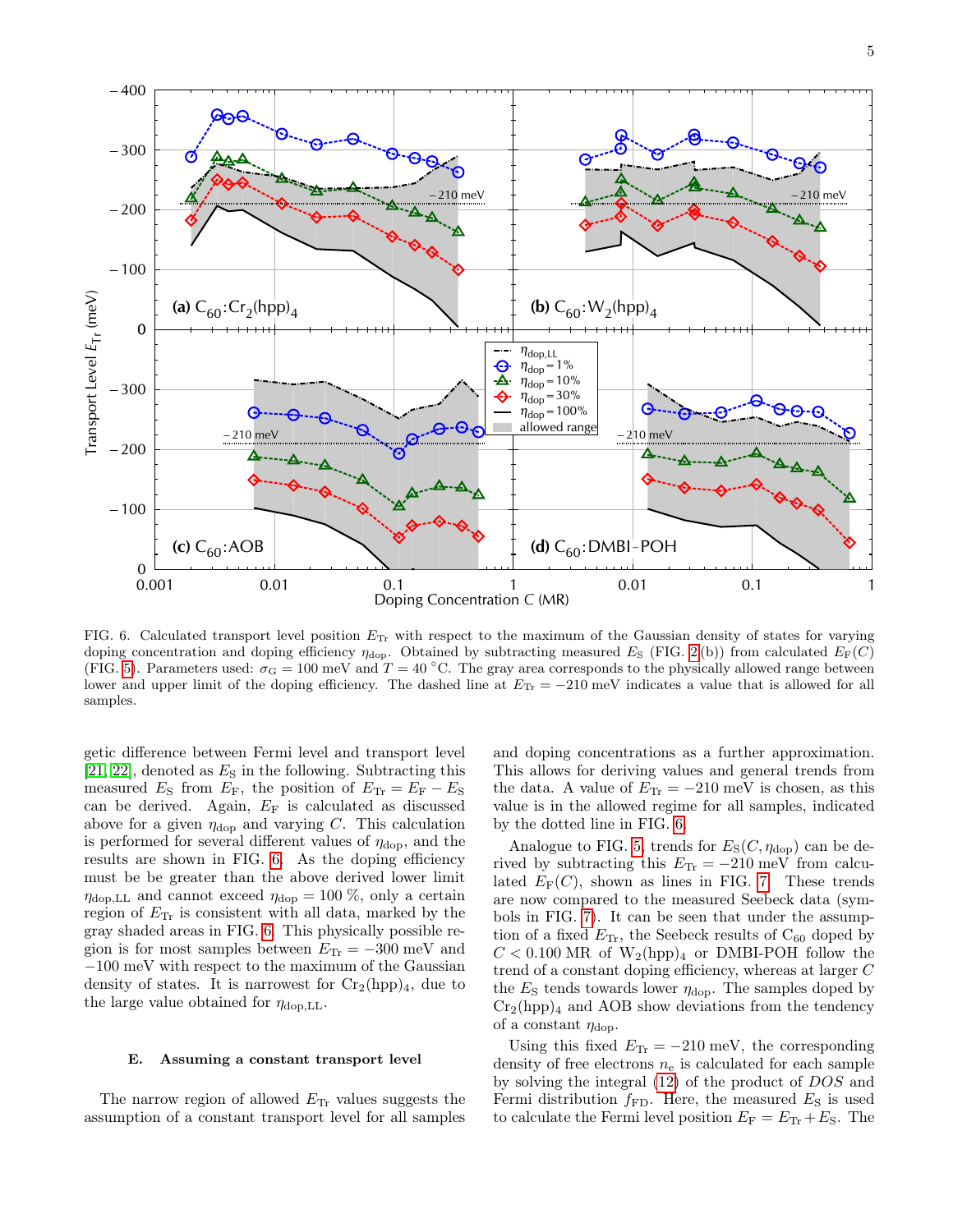

<span id="page-5-0"></span>FIG. 7. Measured Seebeck energy  $E_S$  (T = 40 °C) compared to calculated  $E_S(C)$  for constant transport level  $E_{\text{Tr}} = -210 \text{ meV}$  at different doping efficiencies  $\eta_{\text{dop}}$ . Calculations performed analogously to FIG. [5](#page-3-1) and subtracting  $E_{\text{Tr}}$ . Only values above the solid black line corresponding to  $\eta_{\text{dop}} = 100\%$  are physically allowed. The DOS is sketched by the blue line using the same scale as in FIG. [5.](#page-3-1) The Fermi level position  $E_F$  is given by the sum of  $E_S$  and  $E_{Tr}$ .

results are shown in FIG. [8](#page-5-1) (a).

For all four material combinations, the calculated  $n_e$ increases with  $C$  until at high  $C$  a saturation is observed. Samples doped by  $Cr_2(hpp)_4$  or  $W_2(hpp)_4$  saturate around  $n_e = 10^{19}$  cm<sup>-3</sup> for doping concentrations  $C \geq 0.040$  MR. The same  $n_e$  is reached by DMBI-POH samples, but at higher C. AOB-doped samples saturate around lower  $n_e = 5 \cdot 10^{18}$  cm<sup>-3</sup> for  $C > 0.100$  MR. These values have again to be seen in relation to the density of molecules of  $n_{\text{Mol},\text{C}_{60}} = 1.36 \cdot 10^{21} \text{ cm}^{-3}$ . Overall, these trends seem to be more realistic than those derived under the assumption of constant mobility, compare FIG. [4](#page-2-1) (a), where a decrease of the lower limit of the density of free electrons  $n_{e,LL}$  is found at high doping concentrations of  $Cr_2(hpp)_4$  and  $W_2(hpp)_4$ .

The doping efficiency  $\eta_{\text{dop}}$  can be derived from known  $n_e$ , as shown in FIG. [8](#page-5-1)(b). A maximum of  $\eta_{\text{dop}} = 92\%$ is found for the sample of  $C = 0.0033$  MR of  $Cr_2(hpp)_4$ , showing that lower values than  $E_{\text{Tr}} = 210 \text{ meV}$  are not realistic, as these would result in an even larger value of  $\eta_{\rm don}$ , which cannot exceed 100 %. Larger values of  $E_{\text{Tr}}$  on the other hand would lead to a violation of the lower limit of  $\eta_{\text{dop},LL}$ , as derived in section [III C.](#page-2-3) Hence, only values around  $E_{\text{Tr}} = -210$  meV are compatible with all measurements. The doping efficiencies of  $Cr_2(hpp)_4$  and  $W_2(hpp)_4$  samples decrease with doping concentration and both series are in excellent agreement for  $C \geq 0.040$  MR. AOB-doped samples show a similar trend but at lower values, whereas for DMBI-POH an almost  $\eta_{\text{dop}}$  is observed.

The mobility  $\mu$  can be calculated from equation [\(5\)](#page-1-3) by combining the derived values of the density of free electrons  $n_e$  and the measured conductivity data. The



<span id="page-5-1"></span>FIG. 8. Calculated values of (a) charge carrier density  $n_e$ , (b) doping efficiency  $\eta_{\text{dop}}$  and (c) mobility  $\mu$  for *n*-doped  $C_{60}$ . Based on the assumption of a constant transport level  $E_{\text{Tr}} = -210 \text{ meV}$ , using  $\sigma_{\text{G}} = 100 \text{ meV}$  and measured conductivity and Seebeck data shown in FIG. [2.](#page-1-4)

results are presented in FIG. [8](#page-5-1) (c). Rather high values are found, in agreement with the  $\mu_{LL}$ , derived in section [III B.](#page-1-7) Both,  $Cr_2(hpp)_4$  and  $W_2(hpp)_4$ , yield an almost constant mobility at low and medium C, followed by a decrease at high C that might be attributed to changes in the morphology as discussed in ref.[\[10\]](#page-6-6). Most of the mobilities derived for  $W_2(hpp)_4$  samples are lower than those for  $Cr_2(hpp)_4$ . This effect can be interpreted as doping by  $W_2(hpp)_4$  resulting into a reduc-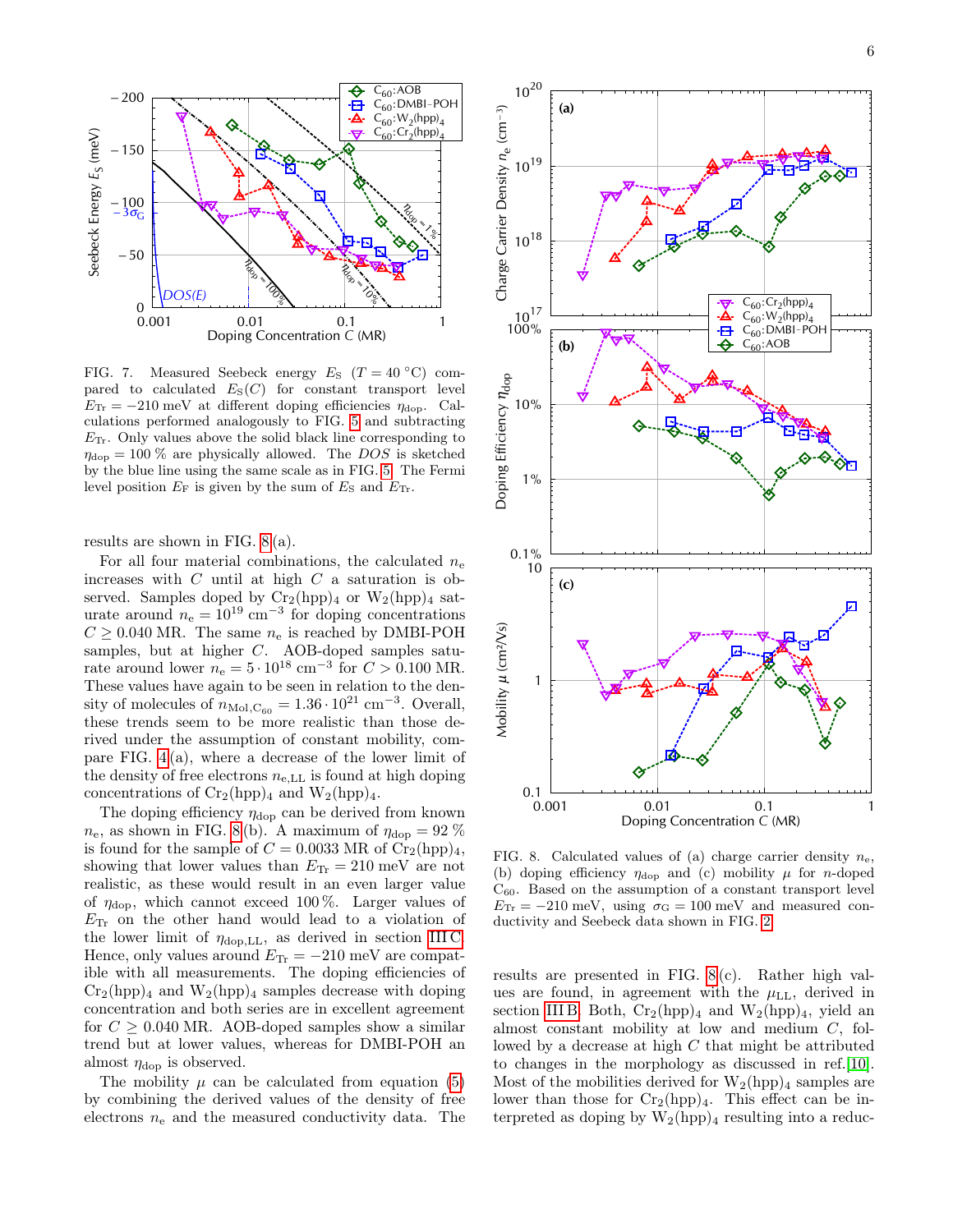tion of the electron mobility, which might originate from its extremely small ionization energy  $IE = 2.68(13)$  eV (compared to 3.95(13) eV for  $Cr_2(hpp)_4$ [\[10\]](#page-6-6) and thus strong tendency towards ionization. The samples doped by AOB or DMBI-POH show low mobilities at low C and an increase in the medium doping regime. For AOB-doped samples, a decrease at high C is observed, whereas for DMBI-POH the mobility rises further, up to a value of  $\mu = 4.6 \text{ cm}^2/\text{Vs}$ , close to the expected limit of  $\mu_{\rm UL}=4.9\;{\rm cm^2/Vs}.$ 

Overall, the results derived on the basis of the assumption of a constant transport level  $E_{\text{Tr}}$  for all samples seem reasonable, as both, the values and the trends are in the expected range. In general, it is expected that  $E_{\text{Tr}}$ , which is defined as the energy weighted by the differential conductivity  $\sigma'(E)$  (compare equation [\(13\)](#page-3-2)) shifts upon increasing doping concentration towards the maximum of the Gaussian density of states (and hence to lower values), as the maximum of  $\sigma'(E)$  is expected to shift in this direction. This would result in an upward shift of the trend of  $n_e$  and thus  $\eta_{\text{dop}}$  with C, whereas the mobility would be shifted downwards. Modeling this would require detailed knowledge on the energetic distribution of the mobility  $\mu(E)$  contributing to  $\sigma'(E)[21]$  $\sigma'(E)[21]$ .

### IV. CONCLUSION

The simple models presented in the first part are powerful tools for deriving lower limits of the important pa-

- <span id="page-6-0"></span>[1] S. Reineke, F. Lindner, G. Schwartz, N. Seidler, K. Walzer, B. Lüssem, and K. Leo, [Nature](http://dx.doi.org/10.1038/nature08003) 459, 234 [\(2009\).](http://dx.doi.org/10.1038/nature08003)
- [2] M. Riede, C. Uhrich, J. Widmer, R. Timmreck, D. Wynands, G. Schwartz, W.-M. Gnehr, D. Hildebrandt, A. Weiss, J. Hwang, S. Sundarraj, P. Erk, M. Pfeiffer, and K. Leo, [Advanced Functional Materi](http://dx.doi.org/10.1002/adfm.201002760)als 21[, 3019 \(2011\).](http://dx.doi.org/10.1002/adfm.201002760)
- <span id="page-6-1"></span>[3] F. Ante, D. Kälblein, U. Zschieschang, T. W. Canzler, A. Werner, K. Takimiya, M. Ikeda, T. Sekitani, T. Someya, and H. Klauk, Small 7[, 1186 \(2011\).](http://dx.doi.org/ 10.1002/smll.201002254)
- <span id="page-6-2"></span>[4] K. Walzer, B. Männig, M. Pfeiffer, and K. Leo, [Chemical](http://dx.doi.org/10.1021/cr050156n) Reviews 107[, 1233 \(2007\).](http://dx.doi.org/10.1021/cr050156n)
- <span id="page-6-3"></span>[5] B. Lüssem, M. Riede, and K. Leo, [Physica Status Solidi](http://dx.doi.org/10.1002/pssa.201228310) A 210[, 9 \(2013\).](http://dx.doi.org/10.1002/pssa.201228310)
- <span id="page-6-4"></span>[6] B. A. Gregg, S.-G. Chen, and R. A. Cormier, [Chemistry](http://dx.doi.org/10.1021/cm049625c) of Materials 16[, 4586 \(2004\).](http://dx.doi.org/10.1021/cm049625c)
- [7] V. Arkhipov, P. Heremans, E. Emelianova, and H. Bässler, [Physical Review B](http://dx.doi.org/10.1103/PhysRevB.71.045214) 71, 045214 (2005).
- [8] A. Mityashin, Y. Olivier, T. Van Regemorter, C. Rolin, S. Verlaak, N. G. Martinelli, D. Beljonne, J. Cornil, J. Genoe, and P. Heremans, [Advanced Materials](http://dx.doi.org/10.1002/adma.201104269) 24, [1535 \(2012\).](http://dx.doi.org/10.1002/adma.201104269)
- <span id="page-6-5"></span>[9] I. Salzmann, G. Heimel, S. Duhm, M. Oehzelt, P. Pingel, B. George, A. Schnegg, K. Lips, R.-P. Blum, A. Vollmer, and N. Koch, [Physical Review Letters](http://dx.doi.org/10.1103/PhysRevLett.108.035502) 108, 035502

rameters charge carrier mobility, density of free electrons and doping efficiency from conductivity data of doped layers. These give an insight to the trends of the corresponding real values and allow to compare the relative values for different material combinations. The methods can easily be adopted for  $p$ -doped samples [\[13,](#page-6-9) [23\]](#page-7-4) as well as for polymers.

Even without knowledge of the energetic dependency of the macroscopic mobility  $\mu(E)$ , it is shown that by combining Seebeck and conductivity studies, it is possible to narrow down the physically allowed regime for the transport level.

The assumption of a constant transport level position for all samples yields reasonable trends for density of free electrons, doping efficiency and mobility. A more sophisticated model would require profound knowledge of the shape of the density of states and the energetic distribution of the mobility, as well as of the influence of doping on these, which are pathways for future studies.

### ACKNOWLEDGMENTS

The authors thank Novaled GmbH, Germany for providing the dopants  $Cr_2(hpp)_4$  and  $W_2(hpp)_4$ , and the Bao group at Stanford University, USA for providing DMBI-POH.

[\(2012\).](http://dx.doi.org/10.1103/PhysRevLett.108.035502)

- <span id="page-6-6"></span>[10] T. Menke, D. Ray, J. Meiss, K. Leo, and M. Riede, [Applied Physics Letters](http://dx.doi.org/ 10.1063/1.3689778) 100, 093304 (2012).
- <span id="page-6-7"></span>[11] T. Menke, P. Wei, D. Ray, H. Kleemann, B. D. Naab, Z. Bao, K. Leo, and M. Riede, [Organic Electronics](http://dx.doi.org/10.1016/j.orgel.2012.09.024) 13, [3319 \(2012\).](http://dx.doi.org/10.1016/j.orgel.2012.09.024)
- <span id="page-6-8"></span>[12] B. D. Naab, S. Guo, S. Olthof, E. G. B. Evans, P. Wei, G. L. Millhauser, A. Kahn, S. Barlow, S. R. Marder, and Z. Bao, [Journal of the American Chemical Society](http://dx.doi.org/10.1021/ja403906d) 135, [15018 \(2013\).](http://dx.doi.org/10.1021/ja403906d)
- <span id="page-6-9"></span>[13] T. Menke, Molecular Doping of Organic Semiconductors – A Conductivity and Seebeck Study, [Dissertation,](http://www.dr.hut-verlag.de/9783843911771.html) TU Dresden, ISBN 978-3-8439-1177-1, (2013).
- <span id="page-6-10"></span>[14] P. Pahner, H. Kleemann, L. Burtone, M. L. Tietze, J. Fischer, K. Leo, and B. Lüssem, [Physical Review B](http://dx.doi.org/ 10.1103/PhysRevB.88.195205) 88, [195205 \(2013\).](http://dx.doi.org/ 10.1103/PhysRevB.88.195205)
- <span id="page-6-11"></span>[15] S. Olthof, S. Mehraeen, S. K. Mohapatra, S. Barlow, V. Coropceanu, J.-L. Brédas, S. R. Marder, and A. Kahn, [Physical Review Letters](http://dx.doi.org/ 10.1103/PhysRevLett.109.176601) 109, 176601 (2012).
- <span id="page-6-12"></span>[16] K. Itaka, M. Yamashiro, J. Yamaguchi, M. Haemori, S. Yaginuma, Y. Matsumoto, M. Kondo, and H. Koinuma, [Advanced Materials](http://dx.doi.org/ 10.1002/adma.200502752) 18, 1713 (2006).
- <span id="page-6-13"></span>[17] K. Harada, F. Li, B. Männig, M. Pfeiffer, and K. Leo, [Applied Physics Letters](http://dx.doi.org/10.1063/1.2776355) 91, 92118 (2007).
- <span id="page-6-14"></span>[18] L. G. Kaake, P. F. Barbara, and X.-Y. Zhu, [The Journal](http://dx.doi.org/10.1021/jz9002857) [of Physical Chemistry Letters](http://dx.doi.org/10.1021/jz9002857) 1, 628 (2010).